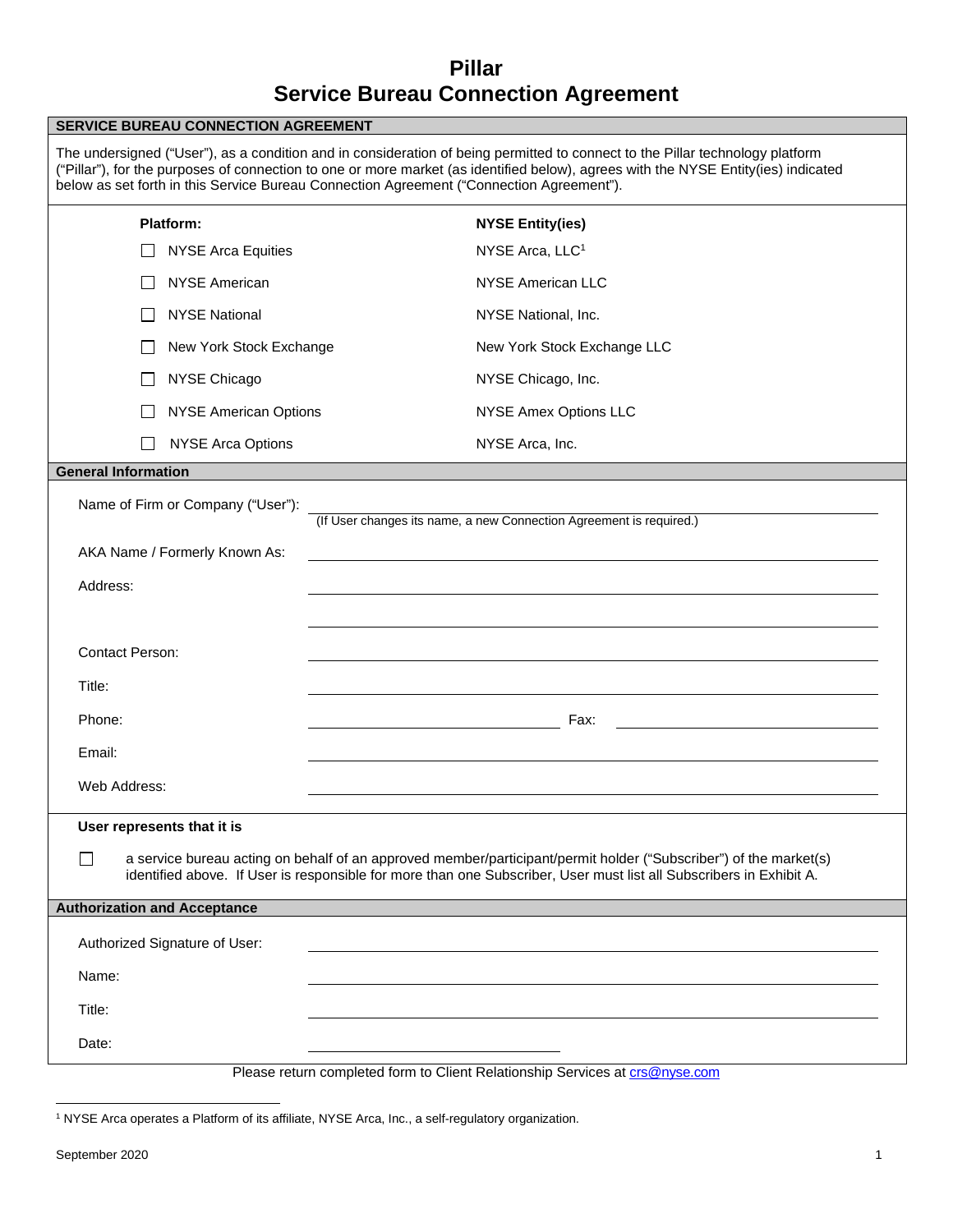#### **PILLAR SERVICE BUREAU CONNECTION AGREEMENT TERMS AND CONDITIONS**

### **1. Connection**

This Connection Agreement provides User only with a connection to Pillar ("Pillar Connection") and does not assure User or any end user receiving connectivity directly or through User ("End User") of the right to access the New York Stock Exchange, NYSE MKT, NYSE Arca Equities, NYSE Arca Options, NYSE Amex Options, or NYSE Bonds marketplaces (each a "NYSE Market" and together "NYSE Markets") and User is responsible for making separate arrangements to access each NYSE Market. In NYSE's sole discretion, the use of or the right to receive or redistribute a Pillar Connection or access to the NYSE Markets (a) may not be made available to all persons or entities, and (b) may require compliance with additional terms, obligations and conditions, including execution of and compliance with additional documentation. User shall ensure that each End User is a Subscribers of any NYSE Market to which User provides the End User a Pillar Connection and shall not allow any End User that is not also a Subscriber of a NYSE Market access to that NYSE Market.

## **2. Proprietary Rights**

User agrees that all proprietary rights in Pillar and the Pillar Connection are and shall remain the property of NYSE and its third party providers of data, information, data processing services or other services related to the Pillar Connection or any service ("Third Party Providers"), and User shall have no proprietary right or interest in Pillar or the Pillar Connection.

#### **3. Compliance with Law**

User shall comply with (i) all applicable laws, regulations, interpretations, decisions, opinions, orders and other requirements of the SEC; (ii) all rules, regulations, interpretations, decisions, opinions, orders and other requirements of any applicable NYSE Markets, relating to Pillar and the Pillar Connection. User shall not (a) alter, decompile, or disassemble any code underlying Pillar or the Pillar Connection or (b) attempt to circumvent any security protections for Pillar or the Pillar Connection, or (c) interfere with or disrupt Pillar or the Pillar Connection, or any servers or networks connected to the NYSE Markets, or (d) give access to or disclose to any unauthorized person any password, encryption key or other security methodology through which Pillar or any Pillar Connection is accessed. User shall take all reasonable precautions to safeguard the confidentiality of any password encryption key or other security methodology.

#### **4. Specifications and Testing**

User has read and understands the specifications and policies located at www.nyse.com/connectivity/specs any other specifications and policies applicable to User, the Pillar Connection and the NYSE Markets, all as updated from time to time and located at www.nyse.com (collectively, the "Specifications"). User shall comply with and be bound by all provisions of the Specifications, as currently in effect and, in accordance with Section 6 below, as they may be amended from time to time. User shall cooperate with NYSE and whatever other parties NYSE specifies as required for testing of business continuity and disaster recovery plans, including backup systems.

#### **5. Suspension of Pillar Connection**

NYSE may, without incurring any liability, suspend the User's or an End User's Pillar Connection at any time, without notice (unless the provision of advance notice is reasonably practicable) and without cause.

#### **6. Amendment**

NYSE may amend this Connection Agreement and the Specifications from time to time upon giving notice of the terms of any amendment to User by any reasonable means, including by publication on

www.nyse.com (the "Website"). With regard to any amendment effected by publication on the Website, NYSE shall use reasonable efforts to advise User of the publication of the amendment by sending notice to the email address of User's Contact Person set forth on the signature page of this Connection Agreement. NYSE, in its sole discretion, may limit, expand or terminate, or subject to different or additional terms, conditions or restrictions, the Pillar Connection. User's use of the Pillar Connection after thirty (30) days of publication or receipt of notice of amendment of this Connection Agreement or of the Specifications constitutes acceptance of that amendment. If User changes its name, a new Connection Agreement is required. If the Subscriber for a Service Bureau becomes invalid, User shall send NYSE notice of this invalid status within thirty (30) days of the Subscriber becoming invalid, and a new Connection Agreement or Exhibit A, as relevant, is required. If the User adds additional Subscribers, User must sign an updated Exhibit A. Connection Agreements must be current as determined in NYSE's sole discretion. Connection Agreements that are not current are subject to termination by NYSE.

#### **7. Payment**

User shall pay NYSE, LLC for the Pillar Connection by End Users per the charges set forth in the applicable NYSE Market fee schedule available at www.nyse.com ("Fee Schedules"). User shall make payments pursuant to the terms set forth in this Connection Agreement and the Fee Schedules. Payment is due within thirty (30) business days from the invoice date. Charges may be changed by NYSE effective at any time. User may arrange for third party billing, however, User shall be fully responsible for all payments due under this Connection Agreement regardless of designation of a third party payor. User agrees to pay all third party charges, such as sales taxes, which are User's legal responsibility to pay.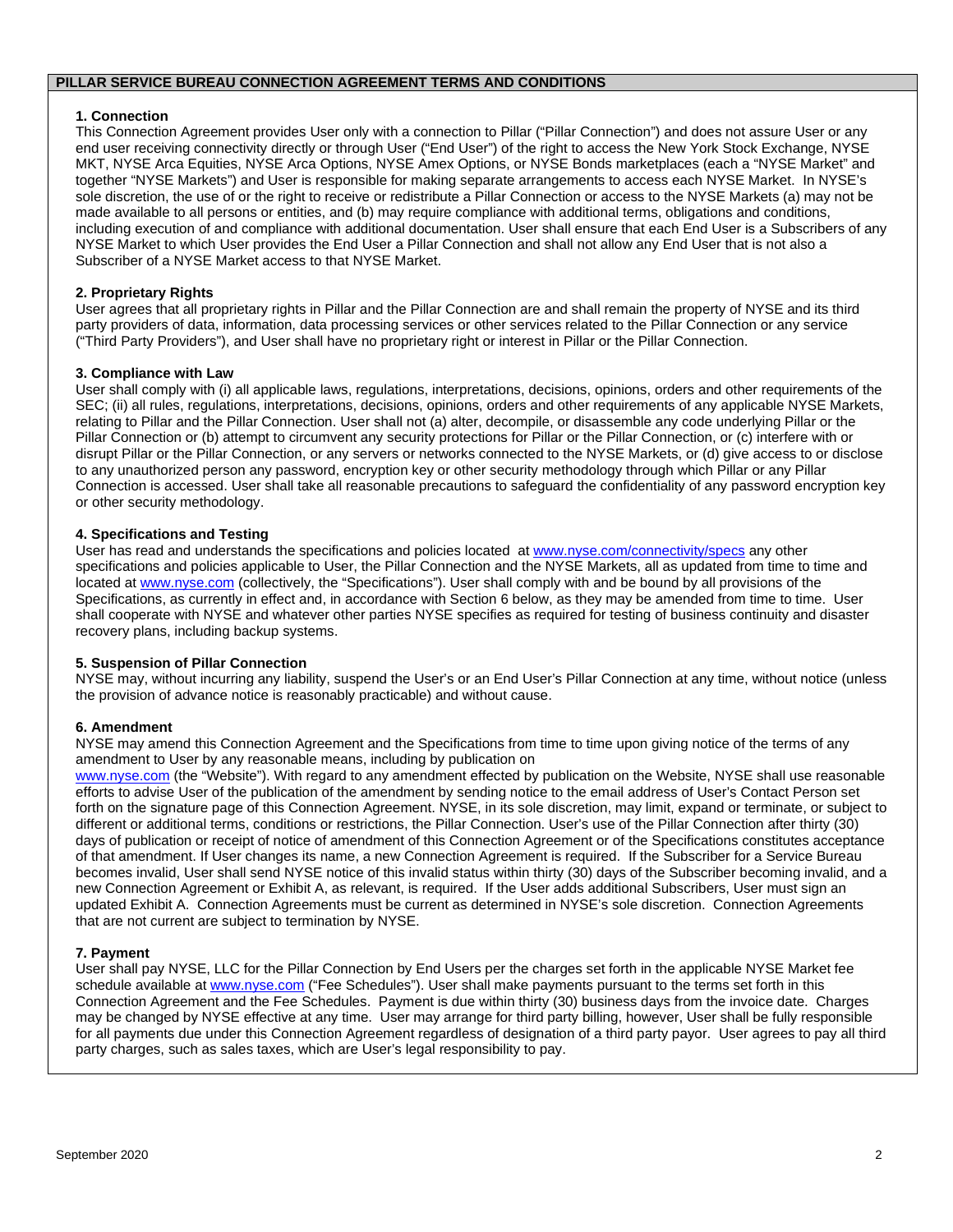#### **PILLAR SERVICE BUREAU CONNECTION AGREEMENT TERMS AND CONDITIONS (CONTINUED)**

## **8. Disclaimer**

PILLAR AND THE PILLAR CONNECTION ARE PROVIDED TO USER ON AN "AS IS" BASIS. NYSE, NYSE TECHNOLOGIES CONNECTIVITY, INC., THE THIRD PARTY PROVIDERS AND EACH OF THEIR RESPECTIVE AFFILIATES, OFFICERS, DIRECTORS, EMPLOYEES, AGENTS AND LICENSORS ARE REFERRED TO AS THE "DISSEMINATING PARTIES." WITH RESPECT TO PILLAR AND THE NYSE MARKETS, PILLAR CONNECTION, AND THEIR RESPECTIVE CONTENTS, THE DISSEMINATING PARTIES DO NOT MAKE ANY REPRESENTATIONS AND, TO THE FULLEST EXTENT PERMITTED BY APPLICABLE LAW, DISCLAIM ALL EXPRESS, IMPLIED AND STATUTORY WARRANTIES OF ANY KIND TO USER, END USER OR ANY THIRD PARTY. THIS DISCLAIMER INCLUDES REPRESENTATIONS AND WARRANTIES REGARDING ACCURACY, TIMELINESS, COMPLETENESS, SEQUENCING, LATENCY, CURRENTNESS, NON-INFRINGEMENT, MERCHANTABILITY, OR FITNESS FOR ANY PARTICULAR PURPOSE, AND ANY REPRESENTATIONS OR WARRANTIES ARISING FROM USAGE OR CUSTOM OF TRADE OR BY OPERATION OF LAW. THE DISSEMINATING PARTIES ASSUME NO RESPONSIBILITY FOR THE CONSEQUENCES OF ANY ERRORS OR OMISSIONS, DELAYS, INACCURACIES, SYSTEM FAILURES OR ANY OTHER FAILURES OR SHORTCOMINGS IN CONNECTION WITH THE USER'S OR END USER'S RECEIPT AND USE OF PILLAR, THE NYSE MARKETS OR PILLAR CONNECTION, AND DO NOT GUARANTEE THE TIMELINESS, SEQUENCE, ACCURACY OR COMPLETENESS OF ANY INFORMATION OR DATA PROVIDED AS PART OF PILLAR, THE NYSE MARKETS OR PILLARCONNECTION.

## **9. Limitation of Liability**

TO THE EXTENT PERMITTED BY APPLICABLE LAW, IN NO EVENT ARE THE DISSEMINATING PARTIES LIABLE TO USER, ANY END USER OR ANYONE ELSE FOR:

A) ANY TYPE OF DAMAGES (SUCH AS DIRECT, CONSEQUENTIAL, SPECIAL, INCIDENTAL, PUNITIVE OR INDIRECT DAMAGES), EVEN IF ADVISED OF THE POSSIBILITY OF THE DAMAGES, B) ANY OTHER LOSS OR INJURY, OR

C) ANY TELECOMMUNICATIONS CHARGES OR OTHER COSTS, INCURRED BY USER IN ACCESSING OR USING PILLAR, THE NYSE MARKETS OR PILLAR CONNECTION.

## **10. Governing Law**

This Connection Agreement is governed by and construed in accordance with the laws of the State of New York, USA, without regard to choice of law principles, as the laws of the State of New York apply to agreements made and performed solely within New York. If a court finds any term or provision of this Connection Agreement to be invalid or unenforceable, that term or provision will be ineffective only to the extent of the finding and the court's jurisdiction, without rendering invalid or unenforceable the remaining terms and provisions of this Connection Agreement in that court's jurisdiction or affecting the validity or enforceability of any of the terms and provisions of this Connection Agreement in any other jurisdiction.

#### **11. Term and Termination**

This Connection Agreement is effective only when accepted by NYSE. User will be notified of this acceptance by email at the email address of User's Contact Person set forth on the signature page of this Connection Agreement. The term of this Connection Agreement commences upon valid execution by the User and delivery to and acceptance by NYSE, and continues until the last day of the month which is one month after the month in which this Connection Agreement commences. Thereafter, the term of this Connection Agreement automatically extends for one month terms from month to month, unless terminated in accordance with the terms of this Section 11. This Connection Agreement may be terminated by User upon five (5) days' notice to NYSE, and by NYSE at any time in NYSE's sole discretion; provided, however, that NYSE shall provide notice if reasonably practicable. Upon termination, NYSE will terminate the Pillar Connection. The foregoing notwithstanding, the provisions of Sections 2, 3, 4, 7, 8, 9, 10, 11, 12, 13, 14, 15, and 17 survive any expiration or termination of this Connection Agreement.

## **12. Assignment and Entire Agreement**

User may not assign or delegate any of its rights or obligations arising under this Connection Agreement, except with the prior written consent of NYSE, which will not be unreasonably withheld. Any purported assignment or delegation in violation of this Section 12 is null and void. This Connection Agreement and the Fee Schedules, as amended from time to time by NYSE or any of the NYSE Markets, constitute the entire agreement between the parties on this subject matter and supersede all prior agreements, arrangements, representations or promises, whether oral or written.

#### **13. Redistribution and Confidentiality**

Except as set forth in this Connection Agreement, User may not redistribute the Pillar Connection and may not disclose the content of the NYSE Markets, Pillar Connection or any Specification, unless otherwise permitted pursuant to a separate written agreement with NYSE or pursuant to a published policy of the NYSE Markets or as otherwise permitted by law. The foregoing is not to be construed to restrict the distribution or disclosure of any proprietary information of User solely because the information may have been transmitted via a Pillar Connection. User may allow End Users access or use of the Pillar Connection if User (i) requires that all End Users enter into a separate agreement with User respecting the delivery of User services, and that, irrespective of the separate agreement, acknowledge that there is no contractual privity between any End Users, on the one hand, and NYSE or any of the NYSE Markets, on the other hand, with respect to Pillar and the Pillar Connection, (ii) ensures all End Users comply with the Specifications and (iii) requires that its agreements with each of its End Users contain terms sufficiently limiting End Users' use of Pillar, the NYSE Markets and Pillar Connection in accordance with the restrictions on use, disclaimers and limitations of liability delineated in this Connection Agreement.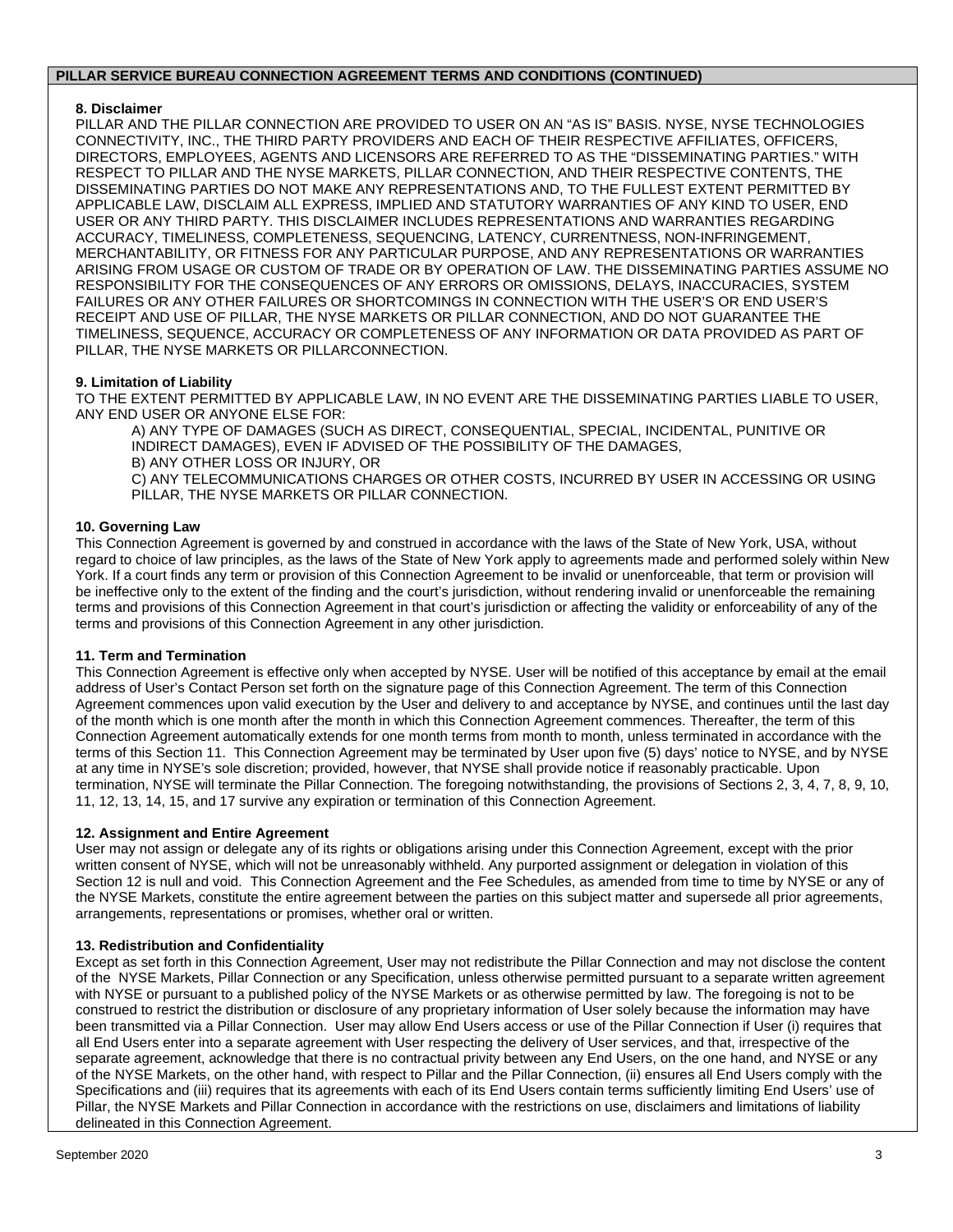#### **PILLAR SERVICE BUREAU CONNECTION AGREEMENT TERMS AND CONDITIONS (CONTINUED)**

#### **14. Benefit of Agreement**

The provisions of this Connection Agreement are for the benefit of NYSE, NYSE Technologies Connectivity, Inc. and the Third Party Providers, the NYSE Markets and each of their respective affiliates. Each of NYSE, NYSE Technologies Connectivity, Inc. the Third Party Providers, the NYSE Markets and their respective affiliates has the right to assert and enforce the provisions of this Connection Agreement directly against the User.

#### **15. Notices**

Except as otherwise provided in this Connection Agreement, all notices to the parties shall be sent by (i) courier, (ii) certified mail, postage prepaid and return receipt requested or (iii) e-mail with e-mail acknowledgement of receipt. All notices must be sent to (i) in the case of NYSE, crs@nyse.com with a copy to ContractNotices@theice.com and (ii) in the case of User, to the User's Contact Person set forth on the first page of this Connection Agreement. Either party may change its designated notice recipient by notice to the other party.

#### **16. Force Majeure**

Notwithstanding any other term or condition of this Connection Agreement, NYSE, NYSE's affiliates, and its third party providers, including, but not limited to, software, hardware, communications and data providers, and User, shall not be obligated to perform or observe their obligations undertaken in this Connection Agreement (except for obligations to make payments hereunder and regulatory obligations) if prevented or hindered from doing so by any circumstances found to be beyond their control and without their gross negligence or willful misconduct. Such causes include, without limitation, acts of God, acts of government in its sovereign or contractual capacity, power shortages or failures, utility or communications failures or delays, labor disputes, strikes, supply shortages, equipment failures, and software malfunctions.

#### **17. Predispute Arbitration**

A) ARBITRATION IS FINAL AND BINDING ON THE PARTIES

B) THE PARTIES ARE WAIVING THEIR RIGHT TO SEEK REMEDIES IN COURT, INCLUDING THE RIGHT TO JURY TRIAL. C) PRE-ARBITRATION DISCOVERY IS GENERALLY MORE LIMITED THAN AND DIFFERENT FROM COURT PROCEEDINGS. D) THE ARBITRATORS' AWARD IS NOT REQUIRED TO INCLUDE FACTUAL FINDINGS OR LEGAL REASONING AND ANY PARTY'S RIGHT TO APPEAL OR TO SEEK MODIFICATION OF RULINGS BY THE ARBITRATORS IS STRICTLY LIMITED E) THE PANEL OF ARBITRATORS WILL TYPICALLY INCLUDE A MINORITY OF ARBITRATORS WHO WERE OR ARE AFFILIATED WITH THE SECURITIES INDUSTRY

F) No person shall bring a putative or certified class action to arbitration, nor seek to enforce any pre-dispute arbitration agreement against any person who has initiated in court a putative class action; or who is a member of a putative class who has not opted out of the class with respect to any claims encompassed by the putative class action until: (i) the class certification is denied; or (ii) the class is decertified; or (iii) the User is excluded from the class by the court. Such forbearance to enforce an agreement to arbitrate shall not constitute a waiver of any rights under this Connection Agreement except to the extent stated herein. All claims, disputes, controversies, and other matters in question between the parties to this Connection Agreement and the parties' employees, and other agents, arising out of, or relating to this Connection Agreement, or to the breach hereof, shall be settled by final binding arbitration. The arbitration proceeding shall be held in the City of New York, State of New York, unless otherwise agreed by the parties. In no event shall such claim, dispute, controversy, or other matter in question be made later than one (1) year after the claim, dispute, controversy or other matter in question has arisen (unless the claim, dispute, controversy or other matter in question is related to the collection of past due payments).